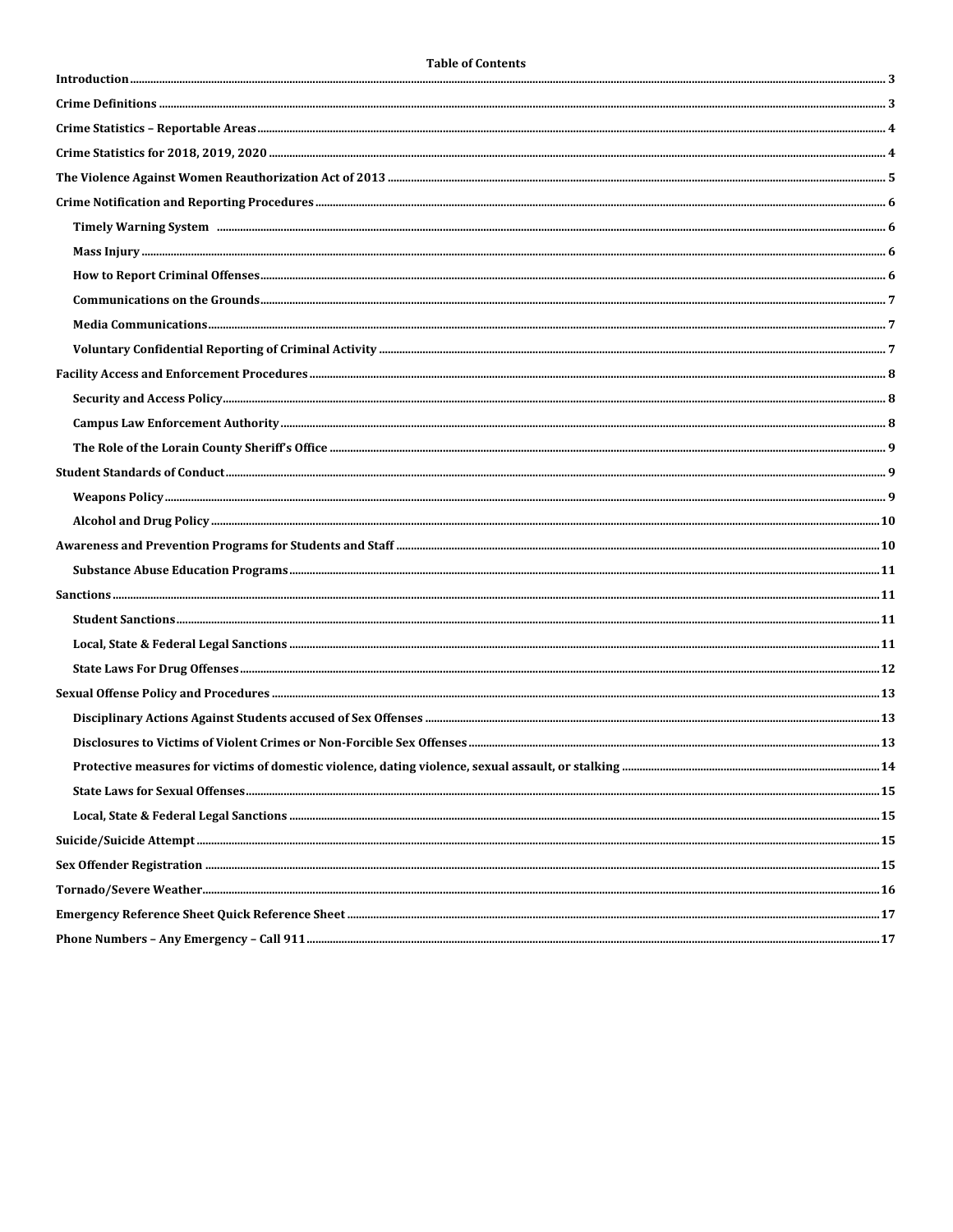#### **Introduction**

<span id="page-2-0"></span>Lorain County JVS strives to ensure the safety and security of all students, staff, and guests to the facility while maintaining a positive and productive learning environment. To do this, multiple safety measures have been initiated and are implemented on a continuous basis.

Our campus security team, School Resource Officers, administration, and local law enforcement agencies work together to provide crime prevention, safety awareness, response procedures, and continuous training to achieve the highest level of readiness possible in the event of an emergency.

The Jeanne Clery Disclosure of Campus Security Policy and Campus Crime Statistics Act (the Clery Act) requires postsecondary schools participating in Title IV financial aid programs to publish an annual security report containing policies and statistical information of crimes that occurred on campus and on public property within and immediately adjacent to school-owned buildings and property. Lorain County JVS is required to disclose statistics that are reported to the institution as well as to local and state law enforcement agencies. This report will contain data for calendar years 2013, 2014, and 2015. Data is collected from local law enforcement and the School Resource Officer. The purpose of this report is to provide access to reported crimes and arrests, while also outlining policies and describing procedures essential for sustaining a safe and secure campus environment for all.

<span id="page-2-1"></span>Printed copies of the report may be obtained at the Lorain County JVS Adult Career Center, 15181 St. Rt. 58, Oberlin, OH 44074 or can be requested by calling 440-774-1051 extension 22322.

#### **Crime Definitions**

**Murder/non-negligent manslaughter:** the willful killing of one human being by another.

**Negligent Manslaughter:** the killing of another person by gross negligence.

**Forcible Sex Offenses:** forcible is directed as any sexual act directed against another person, forcibly and/or against that person's will; or not forcibly or against the person's will where the victim is incapable of giving consent. There are four types of forcible sex offenses: forcible rape, forcible sodomy, sexual assault with an object, and forcible fondling.

**Non-Forcible Sex Offenses:** incidents of unlawful, non-forcible sexual intercourse. Only two types of offenses are included in this definition: incest and statutory rape.

**Robbery:** the taking or attempting to take anything from value of the care, custody or control of a person or persons by force or threat of force or violence and/or by putting the victim in fear.

**Aggravated Assault:** an unlawful attack by one person got the purpose of inflicting severe or aggravated bodily injury. This type of assault is usually accompanied by the use of a weapon or by means likely to produce death or great bodily harm.

**Burglary:** the unlawful entry of a structure to commit a felony or theft.

**Motor Vehicle Theft:** the theft or attempted theft of a motor vehicle.

**Arson:** the willful or malicious building or attempt to burn with or without intent to defraud, a dwelling house, public building, motor vehicle or aircraft, or personal property of another kind.

**Hate Crimes:** any of the aforementioned offenses, and any other crime involving bodily injury reported to local police agencies or to a campus security authority that manifests evidence that the victim was intentionally selected because of the perpetrator's bias. Categories of bias are:

- $\bullet$  Race
- Gender
- Religion
- Sexual Orientation/Gender Identity
- Ethnicity/National Origin
- Disability

In addition to the standard list of Clery reported crimes, the following are considered hate crimes when there is evidence that the offense was committed with bias against a protected class.

• Larceny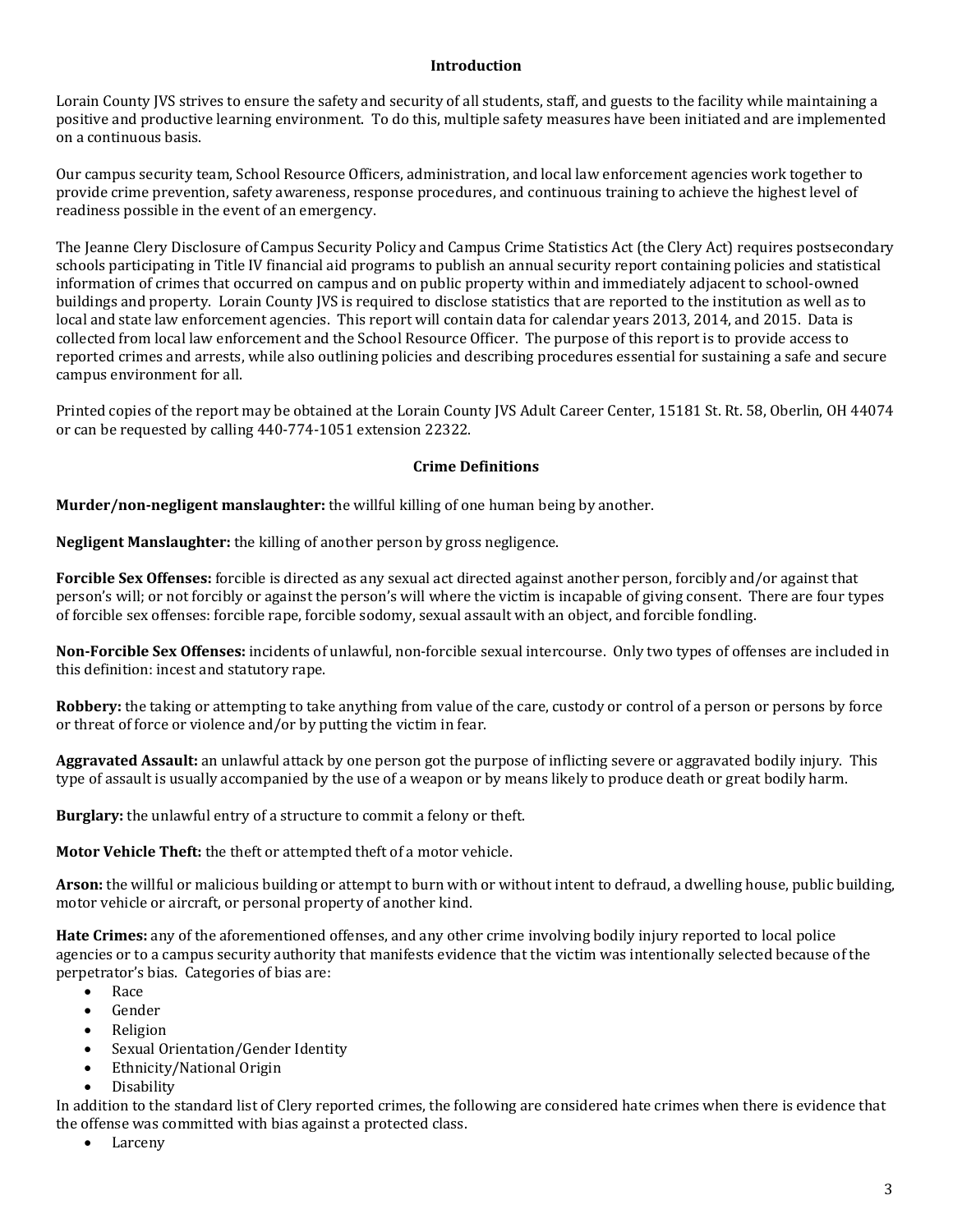- Simple Assault
- Intimidation
- Destruction/Damage/Vandalism of Property

**Weapon Law Violations:** the violation of laws or ordinances dealing with weapon offenses, regulatory in nature, such as: manufacture, sale, or possession of deadly weapons, carrying deadly weapons, concealed or openly, furnishing deadly weapons to minors, aliens possessing deadly weapons.

**Drug Abuse Violations:** violations of state and local laws relating to the unlawful possession, sale, use, growing, manufacturing, and making of narcotic drugs.

**Liquor Law Violations:** the violation of laws or ordinance prohibiting the manufacture, sale, transporting, furnishing, and possessing of intoxicating liquor.

**Domestic Violence:** a felony or misdemeanor crime of violence committed by a current or former spouse or intimate partner of the victim, a person with whom the victim shares a child in common, a person who is cohabitating with or has cohabitated with the victim as a spouse or intimate partner, a person similarly situated to a spouse of the victim under the domestic or family violence laws of the jurisdiction receiving grant monies or any other person against an adult or youth victim who is protected from that person's acts under the domestic or family violence laws of the jurisdiction.

**Dating Violence:** violence committed by a person who is in a social relationship of a romantic or intimate nature with the victim and where the existence of such relationship shall be determined based on a consideration of the following:

- Length of the relationship
- Type of relationship
- Frequency of the interaction between the persons involved in the relationship

<span id="page-3-0"></span>**Stalking:** engaging in a course of conduct directed at a specific person that would cause a reasonable person to fear for his or her safety or the safety of others or suffer substantial emotional stress.

#### **Crime Statistics – Reportable Areas**

**On-Campus** – any building or property owned or controlled by the institution.

**Public Property** – this area can be described as thoroughfares, streets, sidewalks, and parking facilities that are within the campus, or immediately adjacent to or accessible from the campus.

Lorain County JVS does not offer on or off campus housing to students or staff. It also does not own or lease any satellite locations or properties.

#### **Crime Statistics for 2018, 2019, 2020**

<span id="page-3-1"></span>The following information is provided and updated annually as directed by the U.S. Department of Education through Public Law 101-542, The Criminal Awareness and Campus Security Act of 1990. The Lorain County JVS School Resource Officers, along with Adult Career Center personnel, prepare this report to comply with the Jeanne Clery Disclosure of Campus Security Policy and Crime Statistics Act. This report can be located online at www.lcjvs.com. This report is prepared in cooperation with the Lorain County Sheriff's Office and the Lorain County JVS School Resource Officers.

Campus crime, arrest and referral statistics include those reported to the local police, designated school officials, and local law enforcement agencies. Copies of the report may also be obtained at the Adult Career Center or by calling (440) 774-1051. All prospective employees may obtain a copy online at [https://www.lcjvs.com/ConsumerInformation1.aspx.](https://www.lcjvs.com/ConsumerInformation1.aspx)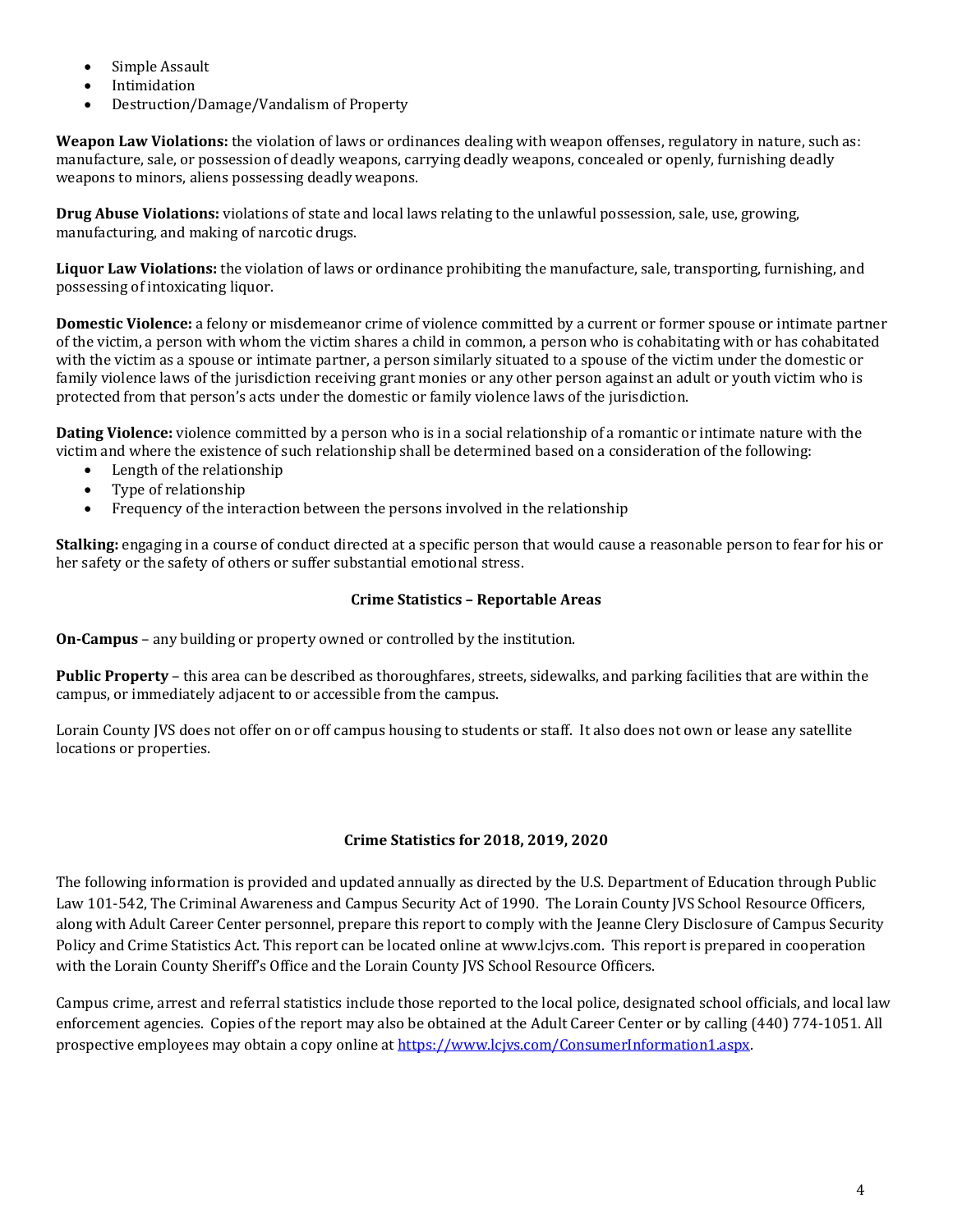| <b>OFFENSE</b>                      | <b>On-Campus</b> |                  |                  | <b>Public Property</b> |                  |                  |
|-------------------------------------|------------------|------------------|------------------|------------------------|------------------|------------------|
|                                     | 2018             | 2019             | 2020             | 2018                   | 2019             | 2020             |
| Murder/Non-Negligent Manslaughter   | $\boldsymbol{0}$ | $\boldsymbol{0}$ | $\boldsymbol{0}$ | $\boldsymbol{0}$       | $\boldsymbol{0}$ | $\boldsymbol{0}$ |
| Negligent Manslaughter              | $\boldsymbol{0}$ | $\mathbf{0}$     | $\boldsymbol{0}$ | $\boldsymbol{0}$       | $\mathbf{0}$     | $\boldsymbol{0}$ |
| Rape                                | $\boldsymbol{0}$ | $\theta$         | $\boldsymbol{0}$ | $\mathbf{1}$           | $\mathbf{1}$     | 3                |
| Fondling                            | $\mathbf{0}$     | $\mathbf{0}$     | $\mathbf{0}$     | $\mathbf{0}$           | $\mathbf{0}$     | $\mathbf{1}$     |
| Incest                              | $\theta$         | $\theta$         | $\bf{0}$         | $\boldsymbol{0}$       | $\mathbf{0}$     | $\boldsymbol{0}$ |
| <b>Statutory Rape</b>               | $\theta$         | $\theta$         | $\mathbf{0}$     | $\theta$               | $\mathbf{0}$     | $\mathbf{0}$     |
| Robbery                             | $\boldsymbol{0}$ | $\mathbf{0}$     | $\boldsymbol{0}$ | $\boldsymbol{0}$       | $\mathbf{0}$     | $\boldsymbol{0}$ |
| <b>Aggravated Assault</b>           | $\mathbf{0}$     | $\mathbf{0}$     | $\theta$         | $\theta$               | $\mathbf{0}$     | $\theta$         |
| Burglary                            | $\boldsymbol{0}$ | $\boldsymbol{0}$ | $\bf{0}$         | $\boldsymbol{0}$       | $\boldsymbol{0}$ | $\boldsymbol{0}$ |
| Motor Vehicle Theft                 | $\boldsymbol{0}$ | $\mathbf{0}$     | $\boldsymbol{0}$ | $\boldsymbol{0}$       | $\mathbf{0}$     | $\overline{2}$   |
| Arson                               | $\theta$         | $\Omega$         | $\mathbf{0}$     | $\theta$               | $\mathbf{0}$     | $\mathbf{0}$     |
| <b>Hate Crimes</b>                  | $\mathbf{0}$     | $\mathbf{0}$     | $\boldsymbol{0}$ | $\mathbf{0}$           | $\mathbf{0}$     | $\mathbf{0}$     |
| <b>ARRESTS</b>                      |                  |                  |                  |                        |                  |                  |
| Weapons: carrying, possessing, etc. | $\boldsymbol{0}$ | $\boldsymbol{0}$ | $\boldsymbol{0}$ | $\boldsymbol{0}$       | $\boldsymbol{0}$ | $\boldsymbol{0}$ |
| <b>Drug Abuse Violations</b>        | $\mathbf{0}$     | $\mathbf{0}$     | $\bf{0}$         | 4                      | $\mathbf{0}$     | 2                |
| <b>Liquor Law Violations</b>        | $\mathbf{0}$     | $\mathbf{0}$     | $\boldsymbol{0}$ | $\boldsymbol{0}$       | $\mathbf{0}$     | $\boldsymbol{0}$ |
| <b>DISCIPLINARY ACTIONS</b>         |                  |                  |                  |                        |                  |                  |
| Weapons: carrying, possessing, etc. | $\theta$         | $\theta$         | $\mathbf{0}$     | $\boldsymbol{0}$       | $\mathbf{0}$     | $\boldsymbol{0}$ |
| Drug Abuse Violations               | $\boldsymbol{0}$ | 7                | 10               | $\boldsymbol{0}$       | $\boldsymbol{0}$ | $\boldsymbol{0}$ |
| <b>Liquor Law Violations</b>        | $\mathbf{0}$     | $\mathbf{0}$     | $\mathbf{0}$     | $\overline{0}$         | $\overline{0}$   | $\mathbf{0}$     |

# **The Violence Against Women Reauthorization Act of 2013**

<span id="page-4-0"></span>The Violence Against Women Reauthorization Act amended the Clery Act. Lorain County JVS has included the following crimes in the annual statistical reporting: domestic violence, dating violence, sexual assault, and stalking.

| <b>Violence Against Women Reauthorization Act</b> |                  |                  |              |                         |          |          |  |
|---------------------------------------------------|------------------|------------------|--------------|-------------------------|----------|----------|--|
|                                                   | On-Campus        |                  |              | <b>Private Property</b> |          |          |  |
|                                                   | 2018             | 2019             | 2020         | 2018                    | 2019     | 2020     |  |
| Domestic Violence                                 | $\boldsymbol{0}$ | $\theta$         | $\mathbf{0}$ | 9                       | 5        | 9        |  |
| Dating Violence                                   | 0                | $\boldsymbol{0}$ | $\mathbf{0}$ | $\boldsymbol{0}$        | $\theta$ | 0        |  |
| <b>Stalking</b>                                   | $\boldsymbol{0}$ | $\theta$         | $\mathbf{0}$ |                         | $\Omega$ | $\theta$ |  |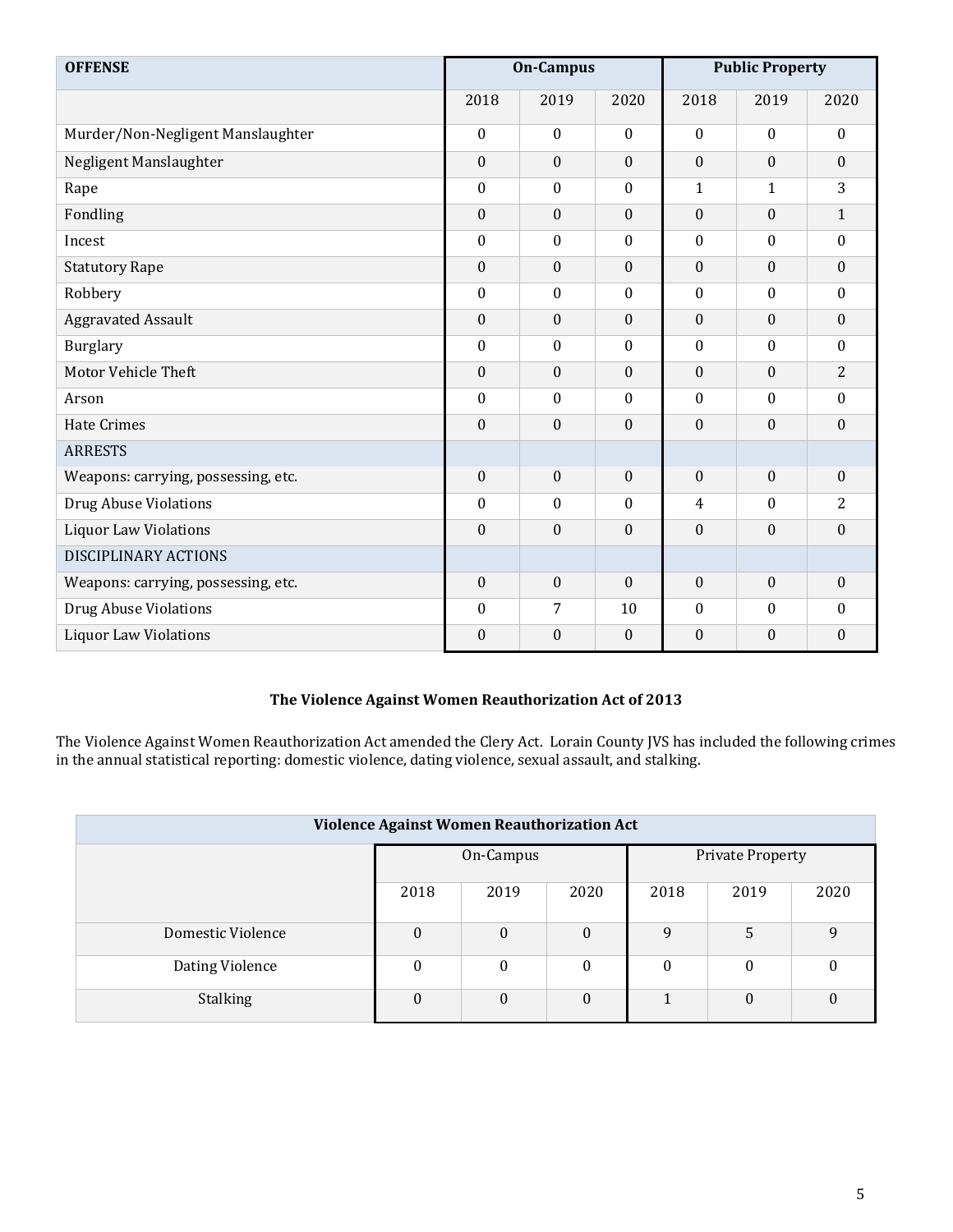#### **Crime Notification and Reporting Procedures**

# <span id="page-5-1"></span><span id="page-5-0"></span>**Timely Warning System**

In the event that a situation arises, either on or near Lorain County JVS property, that, in the judgment of the School Resource Officer or Deputy on duty, constitutes an ongoing or continuing threat, a campus wide "timely warning" will be issued to the affected area of the institution or the entire institution as appropriate. The warning will be issued through a district-wide communication to students, faculty, and staff. Anyone with information warranting a timely warning should report the circumstances to the School Resource Officer or Deputy, by phone at extension 333, or in person at the Adult Career Center.

Timely warnings may be issued through district-wide email notification to students and staff. Alerts will also be broadcast on the public address system concerning pertinent information and response actions. The public address system allows internal communications to be conveyed to the entire building. If necessary, critical information and updates will be released on the Lorain County JVS website, www.lcjvs.com. Students, staff, and visitors are strongly recommended to contact the School Resource Officer at 440-774-1051 ext. 22203 for non-emergencies and 440-774-1051 extension 333 for emergencies or crimes in progress. Fires and medical emergencies should be immediately reported to 911.

# <span id="page-5-2"></span>**Mass Injury**

In the event of mass injuries to students and/or staff, the building administrator will:

- 1. Call "333"
- 2. Notify the Superintendent's Office. The Superintendent or designee shall communicate with the media. Staff should be prepared to deal with parents checking on the safety of their children and/or wanting to sign out their children.
- 3. Notify individuals with proper training who can perform first aid including triage.
- 4. Move uninjured persons to designated areas to be supervised by staff.
- 5. Lorain County JVS staff will be wearing yellow vests for identification.

#### <span id="page-5-3"></span>**How to Report Criminal Offenses**

Lorain County JVS strives to provide a safe and secure campus for all students and staff members. All students and staff members are encouraged to report any and all suspicious campus activity immediately upon witnessing the occurrence. All students and staff should report any knowledge of a criminal or suspicious nature to campus security and the Adult Career Center Director or Supervisor. Campus administration will then take appropriate action based upon the information given by the student or staff member. When deemed appropriate, local and state law enforcement authorities will also be notified. On-Campus security is available Monday through Thursday from 8:00 AM - 10:30 PM.

#### **To report a crime:**

Contact the Lorain County JVS School Resource Officer at 440-774-1051 extension 22203 (non-emergencies or public safetyrelated matters), or 440-774-1051 extension 333 (emergencies or crimes that are in progress). Any suspicious activity or person seen in the parking lots or loitering around vehicles, inside buildings or around public property near the school should be reported to the local police department. In addition, crimes should be reported to the following personnel:

- 1. Adult Career Center Director, 440-774-1051 extension 22251
- 2. School Resource Officer, 440-774-1051 extension 22203
- 3. Supervisor, 440-774-1051 extension 22279

#### **In the event of a fire or medical emergency, immediately call 911.**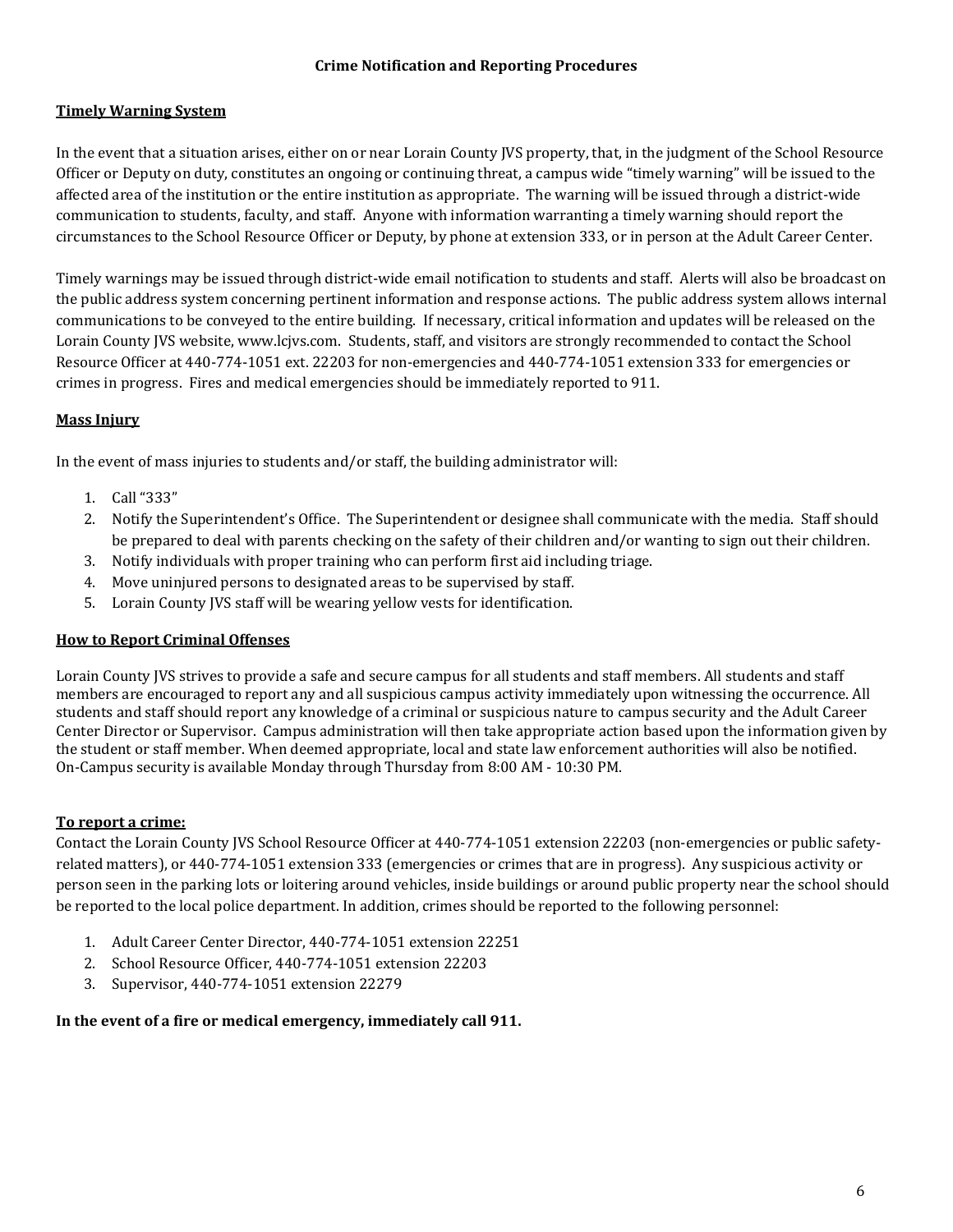# **Lorain County JVS Encourages Accurate and Prompt Crime Reporting**

Community members, students, faculty, staff, and guests are encouraged to report all crimes and public safety-related incidents to the School Resource Officer and local police in a timely manner. Delaying the reporting of incidences could cause a delay in the timely warning of criminal activity through emergency notifications as required by the Jeanne Clery Disclosure of Campus Security Policy and Campus Crime Statistics Act (the Clery Act).

If assistance is required from the Lorain County Sheriff's Office, the school will contact the appropriate law enforcement agency. If a sexual assault or rape should occur, staff on the scene, including security, will offer the victim a wide variety of services.

As a result of the negotiated rulemaking process which followed the signing into law, the 1998 amendments to 20 U.S.C. Section 1092 (f), clarification was given to those considered to be campus security authorities. Campus "Pastoral Counselors" and Campus "Professional Counselors", when acting as such, are not considered to be a campus security authority and are not required to report crimes for inclusion into the annual disclosure of crime statistics. As a matter of policy, they are encouraged to so if and when they deem it appropriate to inform persons being counseled of the procedures to report crimes on a voluntary basis for inclusion into the annual crime statistics. Lorain County JVS has a licensed counselor available during daytime hours to provide professional counseling services to students and staff as requested.

# <span id="page-6-0"></span>**Communications on the Grounds**

All of the labs and classrooms within the building are equipped with phones and/or panic buttons. The building is covered by a public address system which also allows for communicating with the entire building both inside and outside, as well as each classroom directly if needed.

There are bullhorns in the High School Office and the Adult Ed Office which are available as needed. Many staff members have cordless phones which are accessible inside and outside the building.

In addition to the above methods of communication, all administrative staff and maintenance staff are equipped with two way portable radios. The radios work off a repeater system that allows for clear reception anywhere within the building and also outside of the building anywhere on the Lorain County JVS property. There are extra radios available equipped with both channels in the event of an emergency. The Wellington Fire Department is also equipped with one of these radios so communication can be established early-on in the event of an emergency. Weather radios are located in the High School Office, Adult Career Center, and the Superintendent's Office.

# <span id="page-6-1"></span>**Media Communications**

In a crisis, it is imperative to disseminate accurate, objective information. All contact with the media should come directly from the Superintendent or designee. In a crisis, media representatives may arrive at the school without prior notification. You may deny access to the news media and do not have to allow camera in the building. Depending upon the circumstances, this decision needs to be made by the Principal/Adult Career Center Director in conjunction with the Superintendent.

# <span id="page-6-2"></span>**Voluntary Confidential Reporting of Criminal Activity**

If the victim of a crime does not want to pursue action at Lorain County JVS or the criminal justice system, he or she has the opportunity to file a confidential report. With the victim's permission, the School Resource Officer can file a report on the details of the incident while keeping identity confidential. Reports filed in this manner are counted and disclosed in the annual crimes statistics for the institution. The Lorain County Sheriff's Office encourages anyone who is the victim or witness to any crime to promptly report the incident to the police. It is important to remember that because police reports are public records under state law, the Sheriff's Office cannot hold reports of crime in confidence.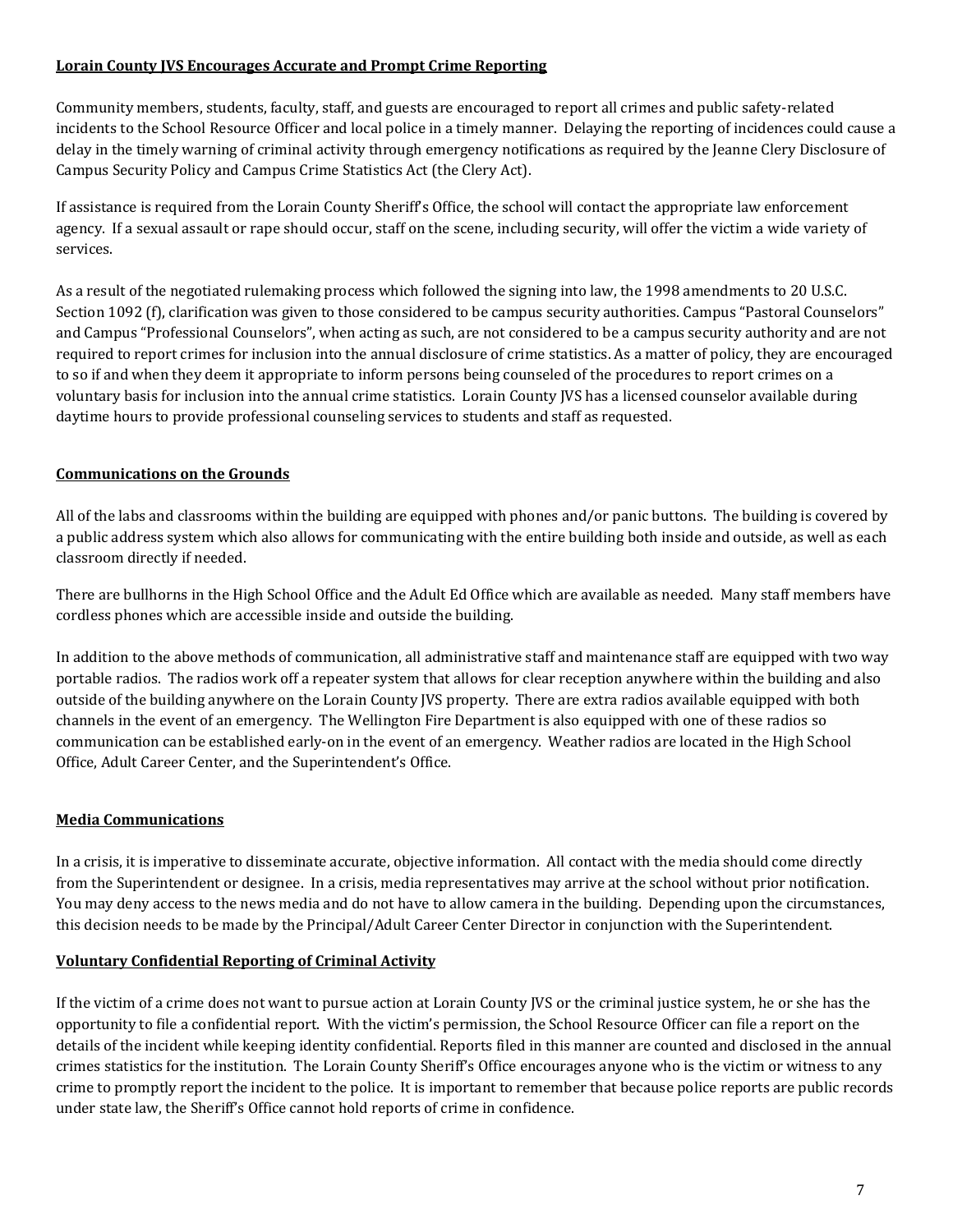#### **Facility Access and Enforcement Procedures**

#### <span id="page-7-1"></span><span id="page-7-0"></span>**Security and Access Policy**

During normal business hours, Lorain County JVS is open to students, parents, employees, contractors, guests, and invitees. The campus is secure, with all visitors and guests required to be screened prior to entering the building. Upon arrival to the facility, all vehicles must pass through a gate and be screened by a school security guard. All visitors are required to check in and check out with the guard. The guard tracks this information in a daily written log. School security guards are on campus at all times during high school hours and control access to the building, and patrol the parking areas. Guards are also on duty to provide security for the building over all weekends and holidays, as well as during second and third shift during the summer months. These security guards do not have arrest authority but provide timely notifications including fire alarm instances, alleged prowlers, and other potential hazards to the safety and security of the building and grounds to the appropriate authorities.

# **Visitor Policies**

- All visitors to the Lorain County JVS are to stop at the information center in the front lobby and register.
- All visitors will be issued a Visitor Pass with name, date of visit, time of visit and name of person in the building they will be visiting.
- Sales Representatives will register in the Superintendent's office and be issued a pass with the same information as the pass issued from the front office.
- Graduates and other visitors may visit after school dismissal at 2:14PM.
- Students may have no outside visitors during the school day.
- Parents must have prior approval from the student's instructor and the Principal before coming to the school for a visit and must register at the information center.
- Parents are encouraged to call ahead for an appointment to see an instructor, Guidance Counselor or Administrator.
- All outside groups using the building for meetings, seminars, etc. will be required to sign-in at the information counter.

# **After Hours Security**

From the hours of 4:30 PM – 10:30 PM, Monday through Thursday, evening adult education classes are held on the campus. Security measures during these hours include magnetic locks on the front doors, which require those entering to be recognized by a desk attendant and granted access. All other entrances to the building are locked. A deputy of the Lorain County Sheriff's Department is on duty from 5:30 PM – 10:30 PM and patrols the parking lots, hallways, and monitors the cameras that provide ongoing views of the building. Parking lots and the building and grounds are well lit are located close to the exits.

#### <span id="page-7-2"></span>**Campus Law Enforcement Authority**

Lorain County JVS Sheriff Office deputies have complete police authority to apprehend and arrest anyone involved in illegal acts on-campus and areas immediately adjacent to the campus. If minor offenses involving JVS rules and regulations are committed by a student, the School Resource Officer may also refer the individual to the appropriate school administrator for disciplinary actions. Major offenses are reported to the local police and law enforcement agencies. The prosecution of all criminal offenses, both felony and misdemeanor, are conducted at the Lorain County Municipal Court. Campus personnel work closely with local, state, and federal police agencies and have direct radio communication with the Sheriff's Department on the radio network. Lorain County JVS is also a part of the Lorain County 911 Emergency System.

By mutual agreement with state and federal agencies, school security office maintains an NLETS terminal (National Law Enforcement Telecommunications Network). Through this system, police personnel can access the National Crime Information Computer system as well as the Ohio Information Enforcement System. These computer databases are used for accessing criminal history data, nationwide police records, driver/vehicle identification information, as well as other local, state and federal law enforcement information.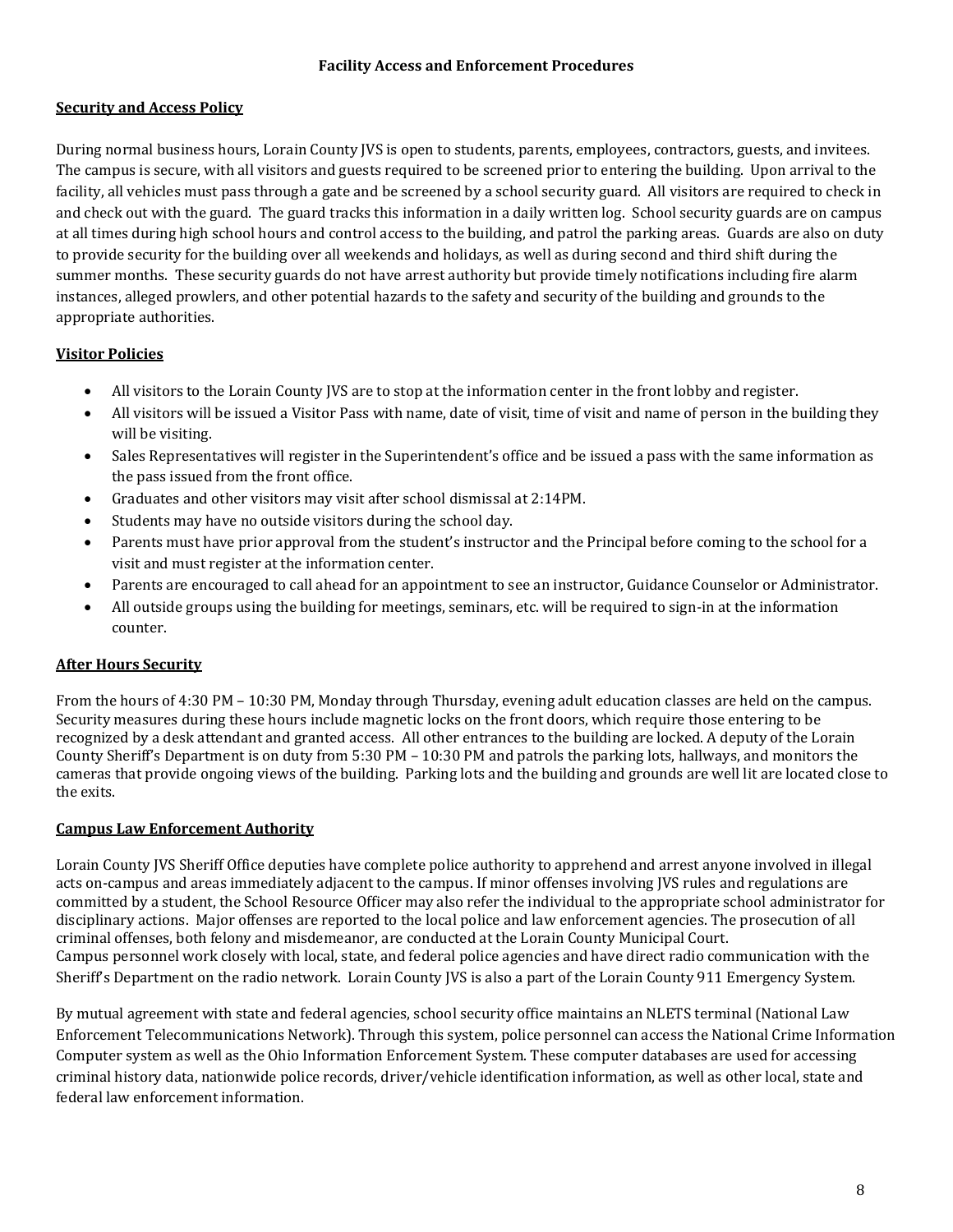#### <span id="page-8-0"></span>**The Role of the Lorain County Sheriff's Office**

Lorain County JVS recognizes that laws and rules are necessary for society to function and supports the enforcement of law by governmental agencies and rules by officials of the institution. All persons on the campus are subject to these laws and rules at all times. Lorain County JVS is public property and Constitutional protections apply. Law enforcement officers may enter the campus to conduct business as needed.

The exercise of that authority is described in a "memorandum of understanding" (MOU) between Lorain County JVS and the Lorain County Sheriff's Office. The Board of Education votes on and approves the MOU annually.

The Lorain County Sheriff's Office is notified of all serious crime on campus, and is immediately notified of major crimes via the telephone or two-way radio. The school utilizes the telephone or two-way radio to contact the county emergency dispatch center for fire and emergency medical needs. All victims are offered an opportunity to report crimes to local police where appropriate under the MOU.

Annually, the Lorain County Sheriff is provided with a summary of all crime occurring on campus. Frequent meetings or telephone conversations between the chief of police (or his designee) and the School Resource Officer allow for exchanges of routine information on a timely basis. Additionally, special needs are communicated between agencies as they occur.

#### **Student Standards of Conduct**

<span id="page-8-1"></span>Adult Career Center students are expected to conduct themselves according to the instructors' classroom management rules, as well as the policies and procedures of the Lorain County JVS Adult Career Center. The instructor will be responsible for enforcing building rules and exhibiting good classroom management. Students who fail to comply will be referred to the Adult Career Center Director or Supervisor for further action. Students must abide by the following policies:

# <span id="page-8-2"></span>**Weapons Policy**

A student shall not possess, handle, transmit (either on person or in a vehicle), conceal, or use as a dangerous weapon any instrument capable of causing harm to another person.

Dangerous weapons include, but are not limited to:

- $\div$  Firearms: The definition of a firearm shall include any weapon, (including a starter gun) which will or is designed to or may readily be converted to expel a projectile by the action of an explosive; the frame or receiver of any such weapon; any firearm muffler or firearm silencer; or any destructive device which includes any explosive, incendiary, or poison gas including bombs, both homemade and of the fireworks type, missiles, mines, and military ordinance, including bullets and shells.
- $\triangle$  Knife: The definition of a knife includes, but is not limited to, a sharp blade-cutting instrument.

Any person seeing a weapon or becoming aware of a weapon being on school property shall:

- 1. Immediately notify the administration by calling 333.
- 2. The administration will notify the School Resource Officer of the situation.
- 3. Staff will be instructed to go into Lockdown.
- 4. The building administrators shall first try to assure the safety of all other students.

5. The building administrators will conduct a search of those areas which can be inspected (lockers,

book bags, desk, etc.).

6. If necessary, the administrators will ask the individual to remove all items for his/her person or belongings. The individual should under no circumstances be strip-searched.

7. If a weapon is found the administrators will:

- a. Follow normal disciplinary procedures.
- b. Notify the School Resource Officer or appropriate law enforcement agency.
- c. Brief law enforcement officials and turn the situation over to them.
- d. Determine from Law Enforcement who is to notify the parents/family.
- 8. The Principal/Adult Career Center Director will contact the Superintendent's Office.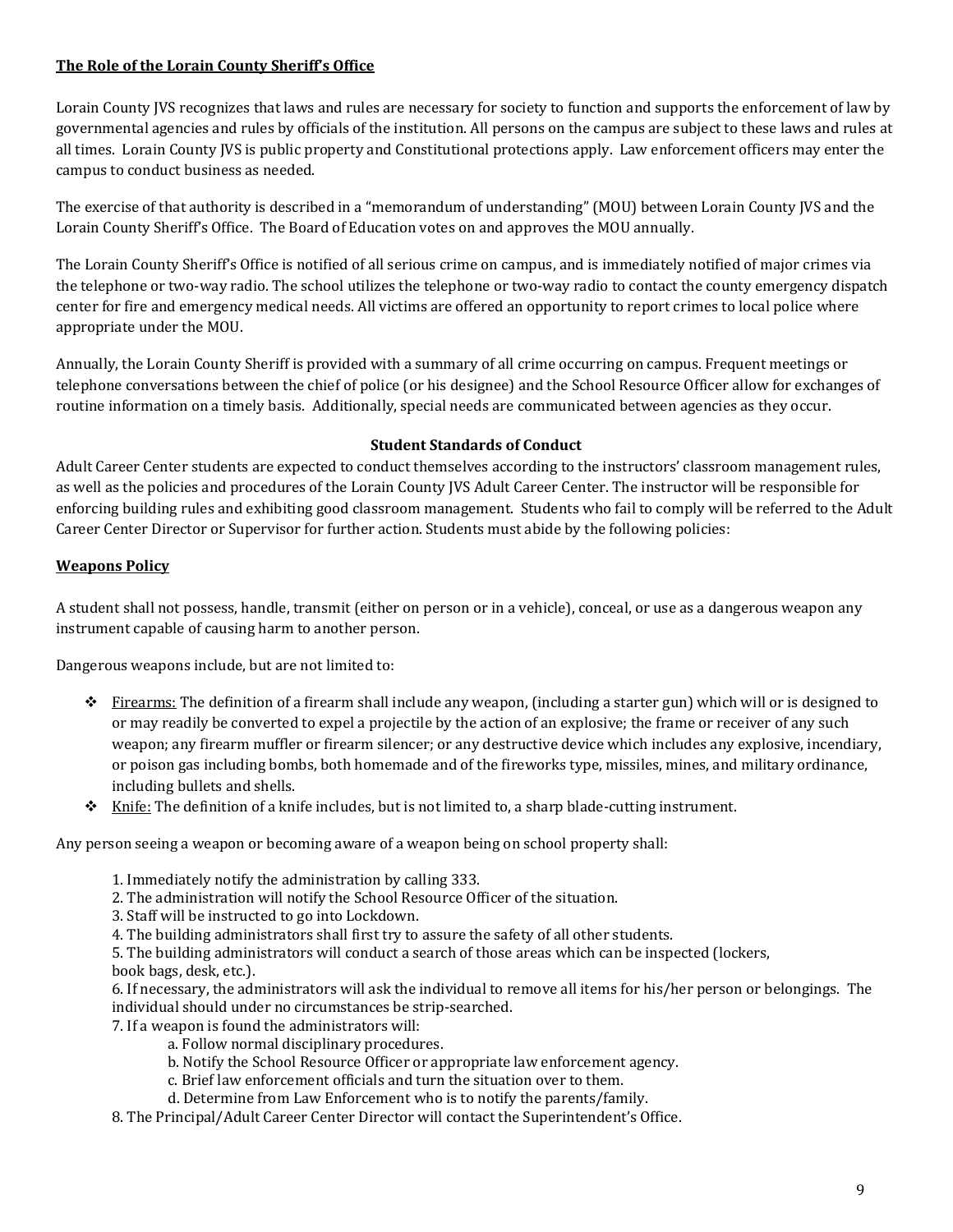# <span id="page-9-0"></span>**Alcohol and Drug Policy**

Lorain County JVS is a drug-free institution. Anyone who suspects that an adult student or instructor is under the influence of an illegal drug or alcohol should report the individual to Adult Career Center personnel. Staff will evaluate the situation and may return the student or instructor to class, ask the student or instructor to leave, hold for further observation, seek emergency medical assistance, or notify security personnel to assist their removal from the building.

Anyone suspecting possession or distribution of drugs shall report the matter to an Adult Career Center administrator. If the drug is found to be a controlled, dangerous substance, the administrator will take appropriate action, including termination from the program and notification of the Lorain County Sheriff's Department. Student Services personnel, including licensed counselors, are available to counsel students and make referrals to appropriate agencies. Drug and alcohol abuse prevention information is available.

Violators are subject to district disciplinary action, criminal prosecution, fine and imprisonment. It is unlawful to sell, furnish or provide alcohol to a person under the age of 21. The possession of alcohol by anyone under 21 years of age in a public place or a place open to the public is illegal. It is also a violation for anyone to consume or possess alcohol in any public or private area of campus. Students violating alcohol/substance policies or laws may be subject to sanctions by Lorain County JVS.

All students and employees are expected to abide by the terms of the schools policies. A student and/or employee found to be in possession or illegally using drugs and/or alcohol may be subject to appropriate sanctions. Such sanctions may include:

- referral for prosecution,
- termination of employment, and/or
- reprimand, probation, suspension or expulsion.

A disciplinary sanction may include the completion of an appropriate rehabilitation program. Students and employees are guaranteed due process.

Lorain County JVS has developed a program to prevent the illicit use of drugs and the abuse of alcohol by students and employees. Available counseling and referral services include the school counselor and school nurse. Lorain County JVS also has extensive partnerships with local service agencies to whom students and/or employees can be referred if in-house counseling is not a viable option.

#### **Awareness and Prevention Programs for Students and Staff**

<span id="page-9-1"></span>At the beginning of the academic year, students are required to attend a presentation on issues of school safety and awareness. Staff outlines ways to maintain personal safety on and off campus. Similar information is available to new employees through the Ohio Public School Works system. Online informational sessions can be viewed by all staff members through this portal.

A common theme of all awareness and crime prevention programs is to encourage students and employees to be aware of their responsibility for their own security and the security of others. In addition, information is disseminated to students and employees through crime prevention awareness posters and displays. When time is of the essence, information is released to the school through security alerts via computer memos sent over the school's electronic mail system and a public address system.

All adult education programs provide safety information to students during the program orientation which includes distribution of the safety program in the student handbook.

#### **Crime Prevention Programs for Students and Staff**

Crime Prevention Programs on personal safety and theft prevention are sponsored by various campus organizations throughout the year. Lorain County JVS personnel facilitate programs for students and staff providing a variety of educational strategies and tips on how to protect themselves from crimes.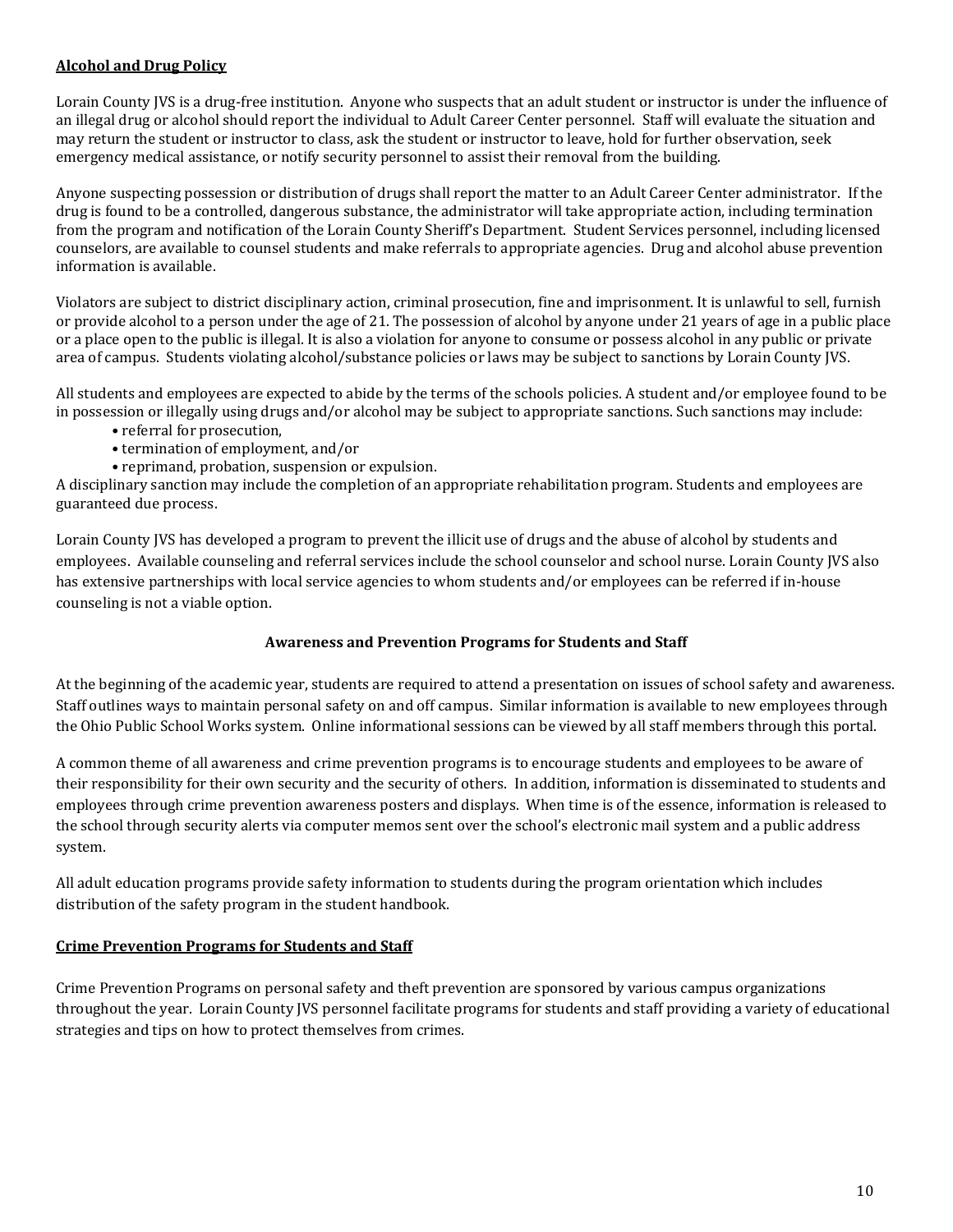#### <span id="page-10-0"></span>**Substance Abuse Education Programs**

#### Drug Prevention Program - Drugs and Alcohol (Drug-Free School and Community Act of 1989)

Lorain County JVS is unequivocally opposed to the misuse of lawful drugs and the possession and use of unlawful drugs. Pursuant to the requirements of the Drug-Free School and Community Act Amendments of 1989 (PL 101-226), Lorain County JVS has adopted and implemented drug and alcohol policies and programs designed to prevent drug and alcohol problems within the campus setting. The policies and programs are designed to identify problems at the earliest stage, motivate the affected individuals to seek help, and to direct the individual toward the best assistance available.

Resource information (booklets, brochures, pamphlets, etc.) regarding health and safety concerns from substance abuse, and information regarding the availability of, and/or referral to, community-based substance abuse counseling and rehabilitation services are available through a variety of JVS and community-based services including:

There are drug/alcohol counseling, treatment and rehabilitation facilities available in the area where students can seek advice and treatment. The yellow pages of the local telephone book and the internet are an excellent resource to assist in location such facilities. Students can visi[t www.ohiodrugrehabilitation.com](http://www.ohiodrugrehabilitation.com/) for more information. The Bureau of Drug Abuse in Columbus, Ohio is the State Drug Abuse Prevention and Treatment Center. The office can be reached at (614) 466-7893. There are several Drug Abuse and Alcohol Treatment and Prevention Programs in this area in which Lorain County JVS participates. See the Adult Career Center Director or Supervisor for specifics.

In addition, there are national organizations one can contact for help. The Alcoholism and Drug Abuse Hotline is open 24 hours, 1-800-252-6465. The Cocaine Hotline, 1-800-444-9999 is open 24 hours a day. The National Institute on Drug Abuse Hotline is available from 8:00AM - 2:00AM, Monday through Friday and 11:00AM - 2:00AM on weekends, 1-800-662-4357.

<span id="page-10-1"></span>Contact any of the resources listed above for referral. Your anonymity will be respected.

#### **Sanctions**

#### <span id="page-10-2"></span>**Student Sanctions**

In cases of civil or criminal action against a Lorain County JVS student, the institution does reserve the right, for educational purposes, to review any action taken by authorities. The institution may, at its discretion, introduce further sanctions if the student's conduct has interfered with the institutional exercise of its educational objectives or responsibilities to its members. The Student Code of Conduct expressly prohibits the manufacture, distribution, sale, offer for sale, or possession of drugs or narcotics. Violation of this standard constitutes a "Code A" offense and the student will be subject to maximum sanction of disciplinary expulsion or any sanction not less than a reprimand. Being under the influence of drugs and/or alcohol does not diminish or excuse the violation of the Student Code of Conduct.

The Student Code of Conduct also prohibits the possession and/or use of marijuana, and the unauthorized use of alcohol. Violation of these standards constitutes a "Code B" offense and the student will be subject to a maximum sanction of disciplinary probation or any sanction not less than a reprimand. Being under the influence of drugs and/or alcohol does not diminish or excuse a violation of the Student Code of Conduct. A student admitted to Lorain County JVS accepts the responsibility to conform to all institutional rules and regulations. Proven failure to meet this obligation will justify appropriate disciplinary sanctions, including expulsion, suspension, disciplinary probation or reprimand.

<span id="page-10-3"></span>Local, State & Federal Legal Sanctions

Applicable legal sanctions under local, state or federal law for the unlawful use, possession or distribution of illicit drugs or alcohol are set forth in the referenced laws and are available upon request from an Adult Career Center Director or Supervisor.

Local & State: Ohio Revised Code Chapters 2925 - Drug Offenses 3719 - Controlled Substances 4301 - Liquor Control Laws.

Federal: Federal (Harrison) Narcotic Act Federal Narcotic Drugs Import and Export Act Federal Food Drug and Cosmetic Act Federal Alcohol Administration.

These sanctions can include probation, fines, driver's license suspension, and/or incarceration. Future revisions, amendments, or additions to these or other applicable codes are incorporated into this policy by this reference. Federal penalties and sanctions for illegal possession of a controlled substance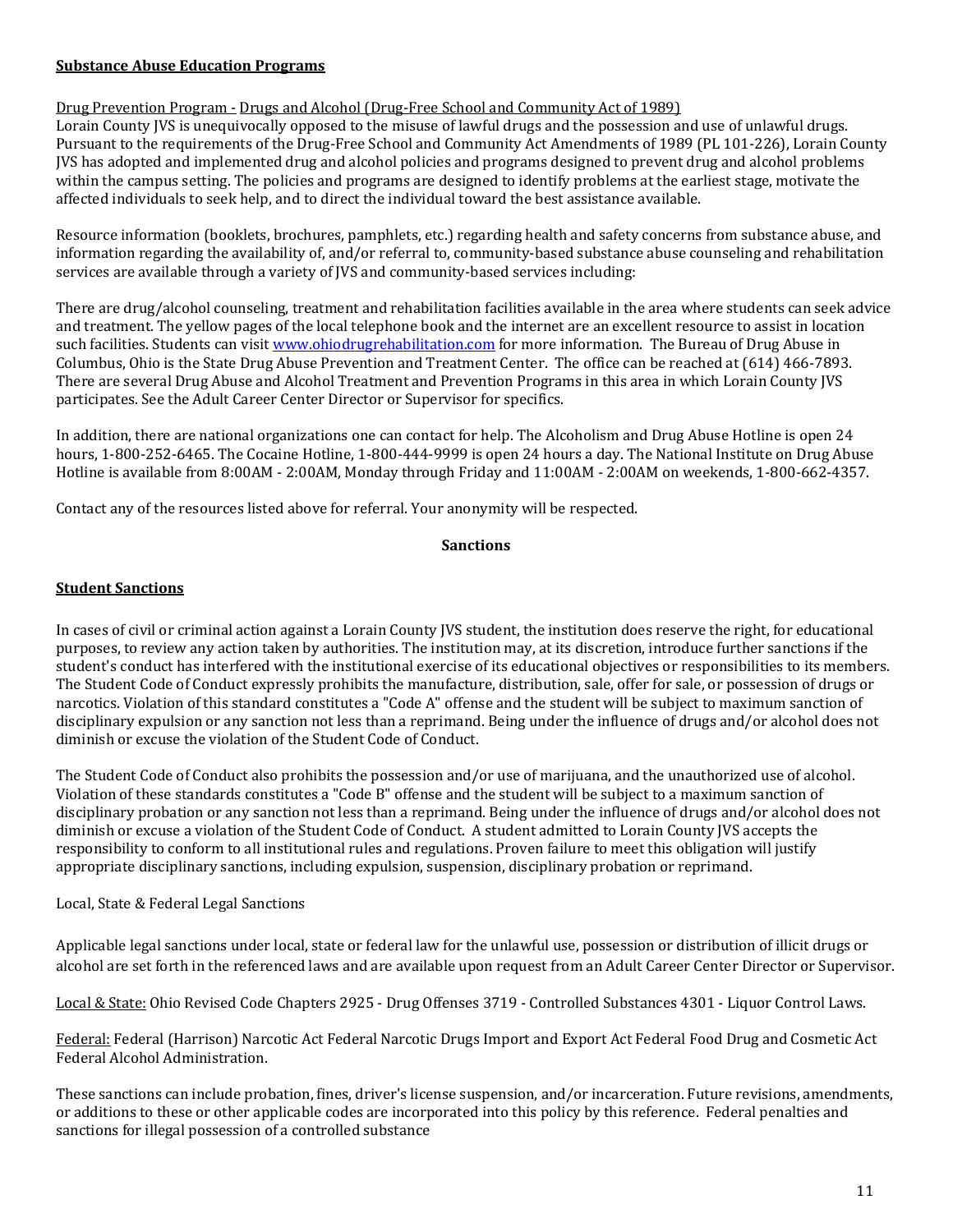21. U.S.C. 844 (a).

1st conviction: Up to 1 year imprisonment and fined at least \$1,000.00 but not more than \$100,000.00 or both.

After 1 prior drug conviction: At least 15 days in prison, not to exceed 2 years and fined at least \$2,500.00 but not more than \$250,000.00 or both.

After 2 or more prior drug convictions: At least 90 days in prison, not to exceed 3 years and fined at least \$5,000.00 but not more than \$250,000.00 or both.

Special sentencing provisions for possession of crack cocaine: Mandatory at least 5 years in prison, not to exceed 20 years and fined up to \$250,000.00 or both if:

- A.) 1st conviction and the amount of crack possessed exceed 5 grams.
- B.) 2nd crack conviction and the amount of crack possessed exceed 3 grams.
- C.) 3rd or subsequent crack conviction and the amount of crack possessed exceeds 1 gram.

#### 22. U.S.S. 853 (a) (2) and 881 (a) (7)

Forfeiture of personal and real property used to possess or to facilitate possessions of a controlled substance if that offense is punishable by more than 1-year imprisonment. (See special sentencing provisions re: crack)

#### 21. U.S.C. 881 (a) (4)

Forfeiture of vehicles, boats, aircraft or any other conveyance used to transport or conceal a controlled substance.

21. U.S.C. 844 a

Civil fine of up to \$10,000.00 (Pending adoption of final regulations).

#### 21. U.S.C. 853 a

Denial of Federal benefits, such as student loans, grants, contracts, and professional and commercial licenses, up to 1 year for 1st offense, up to 5 years for 2nd and subsequent offenses.

#### 18. U.S.C. 922 (g)

Ineligible to receive or purchase a firearm.

Miscellaneous: Revocation of certain Federal licenses and benefits, e.g., pilot licenses, public housing tenancy, etc., are vested within the authorities of individual Federal agencies.

#### <span id="page-11-0"></span>**State Laws For Drug Offenses**

• 2925.02 Corrupting another with drugs.

- 2925.03 Trafficking, aggravated trafficking in drugs.
- 2925.04 Illegal manufacture of drugs illegal cultivation of marihuana methamphetamine offenses.
- 2925.041 Illegal assembly or possession of chemicals for manufacture of drugs.
- 2925.05 Funding, aggravated funding of drug or marihuana trafficking.
- 2925.06 Illegal administration or distribution of anabolic steroids.
- 2925.09 Unapproved drugs dangerous drug offenses involving livestock.
- 2925.11 Possession of controlled substances.
- 2925.12 Possessing drug abuse instruments.
- 2925.13 Permitting drug abuse.
- 2925.14 Drug paraphernalia.
- 2925.22 Deception to obtain a dangerous drug.
- 2925.23 Illegal processing of drug documents.
- 2925.24 Tampering with drugs.
- 2925.31 Abusing harmful intoxicants.
- 2925.32 Trafficking in harmful intoxicants improperly dispensing or distributing nitrous oxide.
- 2925.33 Possessing nitrous oxide in motor vehicle.
- 2925.36 Illegal dispensing of drug samples.
- 2925.37 Counterfeit controlled substance offenses.
- 2925.38 Notice of conviction of professionally licensed person sent to regulatory, licensing board or agency
- 2925.55 Unlawful purchase of pseudoephedrine product.
- 2925.56 Unlawful sale of pseudoephedrine product.
- 2925.57 Illegal pseudoephedrine product transaction scan.
- 2925.58 Unlawful sale of pseudoephedrine product to minor affirmative defense.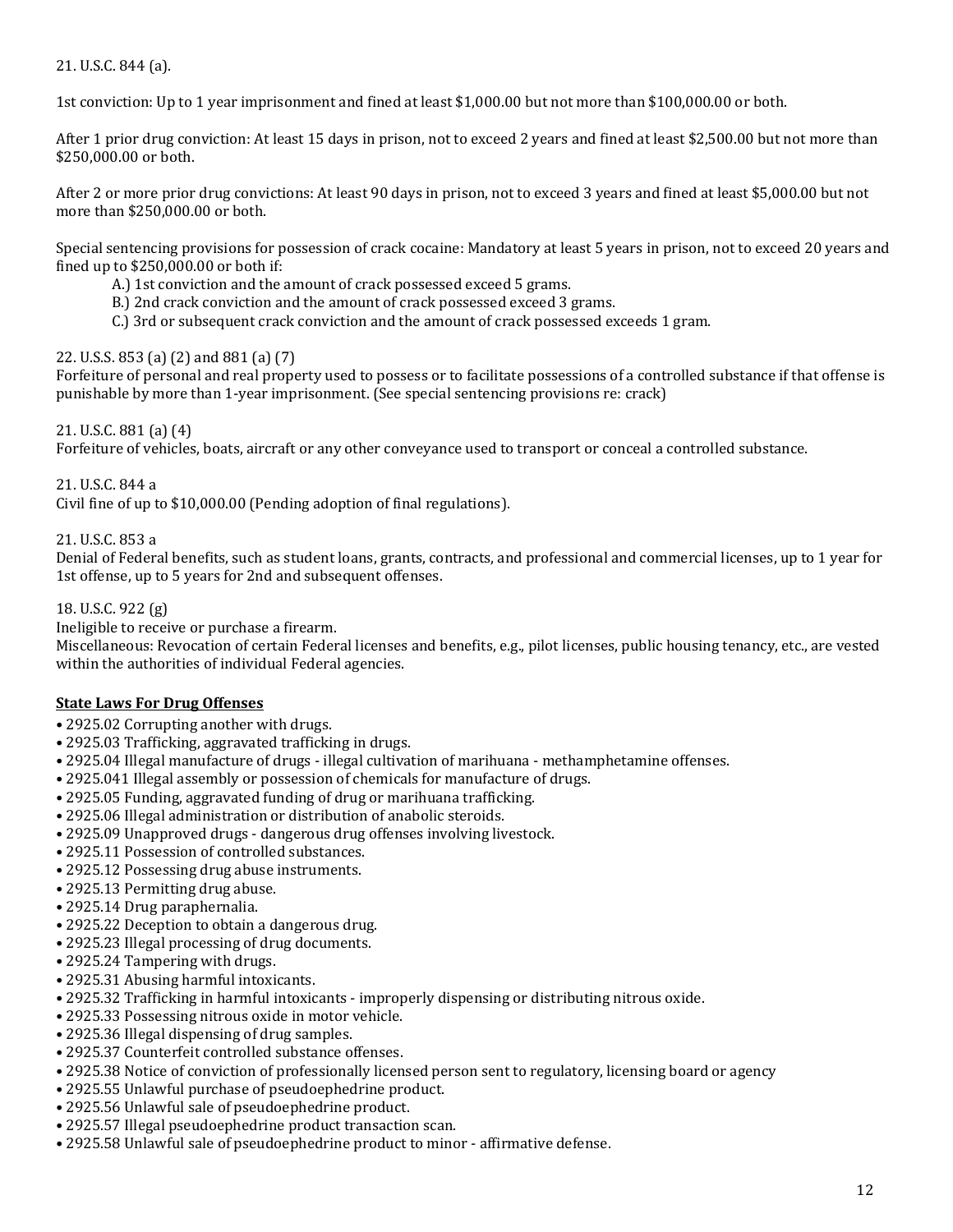#### **Sexual Offense Policy and Procedures**

#### <span id="page-12-1"></span><span id="page-12-0"></span>**Disciplinary Actions Against Students accused of Sex Offenses**

In cases of civil or criminal action against a Lorain County JVS student, for crimes relating to allegations of dating violence, domestic violence, sexual assault or stalking, the institution does reserve the right, for educational purposes, to review any action taken by authorities. The institution may, at its discretion, introduce further sanctions if the student's conduct has interfered with the institutional exercise of its educational objectives or responsibilities to its members. These actions are considered serious violations to acceptable codes of conduct for students of Lorain County JVS Adult Career Center and the student will be subject to maximum sanction of disciplinary expulsion or any sanction not less than a reprimand. Being under the influence of drugs and/or alcohol does not diminish or excuse the violation of the Student Code of Conduct.

Such disciplinary actions will be conducted by a panel of school officials including the Adult Director, the Student Resource Officer, the Student Services Coordinator, and the Title IX Coordinator. At all times the disciplinary process shall remain fair and impartial. The accuser and the accused shall have the same opportunities to have others present during any institutional disciplinary proceeding, including the opportunity to be accompanied to any related meeting or proceeding by the advisor of his/her choice.

# <span id="page-12-2"></span>**Disclosures to Victims of Violent Crimes or Non-Forcible Sex Offenses**

Lorain County JVS will, upon written request, disclose to the alleged victim of a crime of violence, or a non-forcible sex offense, the results of any disciplinary hearing conducted by the institution against the student who is the alleged perpetrator of the crime or offense. Such crimes include, but are not limited to allegations of dating violence, domestic violence, sexual assault or stalking. If the alleged victim is deceased as a result of the crime or offense, the institution will provide the results of the disciplinary hearing to the victim's next of kin, if so requested.

Should either party involved in the alleged crime wish to appeal the result of the disciplinary action, the party may do so by submitting, in writing, the intent to appeal and the specific reasons and circumstances that should be considered in reviewing the decision. This written appeal must be submitted to the administration of the Adult Career Center of Lorain County JVS within 15 days of receipt of the original results.

The administration will respond to the appeal within 15 days of the receipt of the appeal and the decision will be provided to the accuser and the accused simultaneously. This decision shall be deemed final by the Adult Career Center of Lorain County IVS.

#### **Preventing and Responding to Sex Offenses**

Lorain County JVS educates the student community about sexual assaults and date rape through mandatory orientations each fall. The Adult Career Center partners with the Genesis House. This facility has Community Outreach staff available to speak to groups and hold educational training in regards to domestic violence. These programs are provided to Adult Education students. In the event of a reported rape or sexual assault:

1. Notify the School Resource Officer at extension 22203. If you cannot contact the School Resource Officer by calling the telephone extension, request a school administrator to contact the School Resource Officer by radio. If the School Resource Officer is not available, call:

a. High School Office, extension 22270

 b. Notify Administrator to call appropriate personnel and Lorain County Sheriff's Office **OR** Lorain County Sherriff's Office Telephone Number: 440-323-1212. A school employee may request to have a school administrator present when notifying the School Resource Officer, Children Services, or the Lorain County Sheriff's Office.

- 2. Notify a building administrator if you have not already done so.
- 3. If appropriate, the administrator may:
	- a. Contact the School Resource Officer, if the Officer has not already been contacted.
	- b. Phone the parent/family.
	- c. Contact the counselor and/or nurse.
	- d. Notify Lorain County JVS Crisis Team and assign additional responsibilities as appropriate

The School Resource Officer, Children Services, or Lorain County Sheriff's Office will decide whether the victim will go to the hospital or another facility for medical attention and gathering of evidence.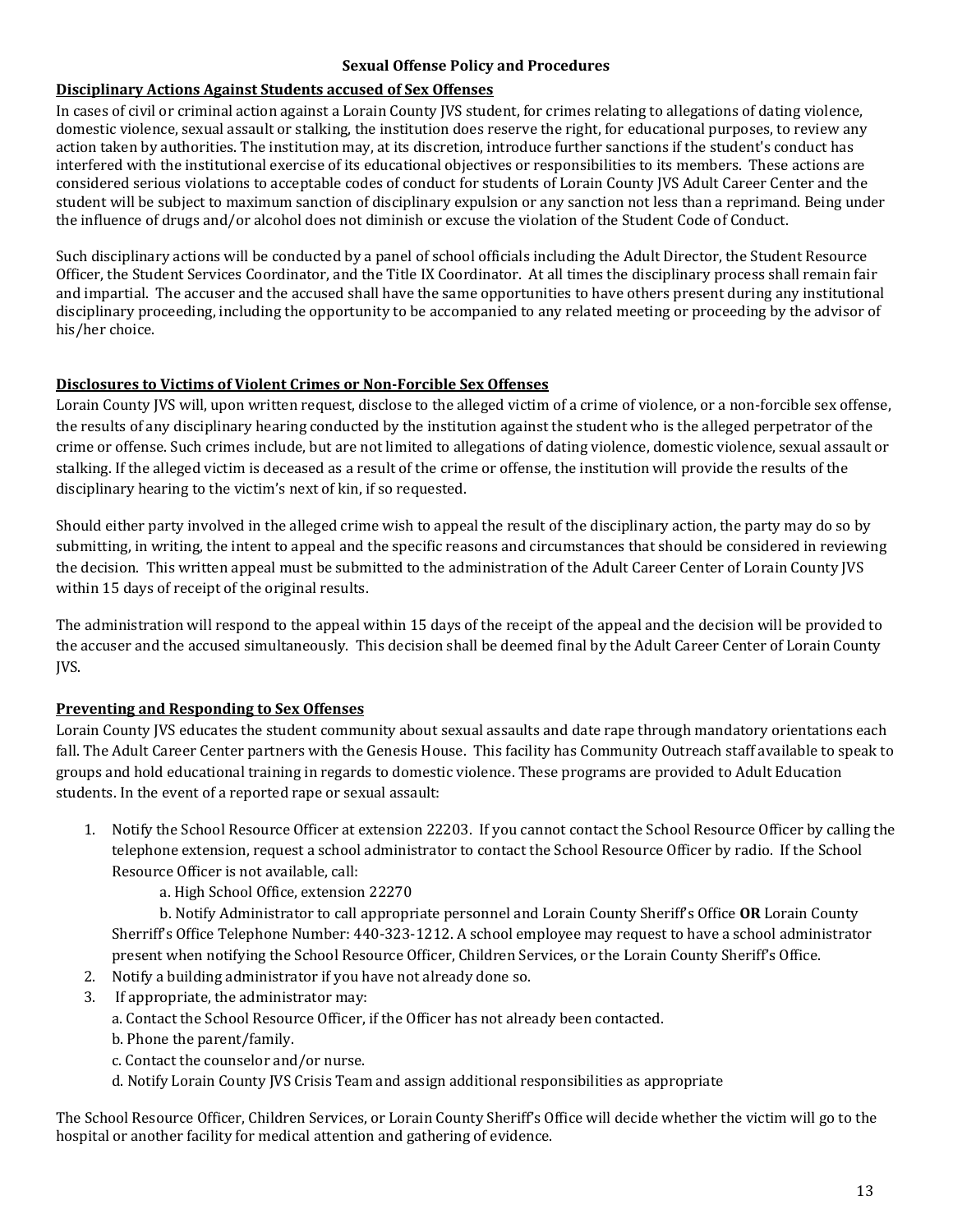a. Tell the victim not to destroy any physical evidence. Do not wash the victim.

b. Do not wash or clean articles touched by the perpetrator.

These are the suggested actions when reporting a sexual assault:

- 1. The first priority should be to get to a place of safety. Get in contact with a friend, family member or individual who can provide immediate help.
- 2. Next, obtain necessary medical treatment.
- 3. School security strongly advocates that a victim of sexual assault report the incident in a timely manner. Time is a critical factor for evidence collection and preservation. An assault should be reported directly to a school counselor, School Resource Officer, or security official.

Filing a police report with a School Resource Officer will not obligate the victim to prosecute, nor will it subject the victim to scrutiny or judgmental opinions from officers. Filing a police report will:

- ensure that a victim of sexual assault receives the necessary medical treatment and tests, at no expense to the victim;
- provide the opportunity for collection of evidence helpful in prosecution, which cannot be obtained later (ideally a victim of sexual assault should not wash, douche, use the toilet, or change clothing prior to a medical/legal exam). Preserving evidence is crucial to proving that a crime took place or in the event of the victim acquiring a protection order in the future.
- assure the victim has access to free confidential counseling. Possible resources include the Rape Crisis Hotline (1-800-888-6161) of the Nord Center (440-233-7232).
- The Rape Crisis Center of the Nord Center provides the following services:
	- $\checkmark$  24/7 Emergency/Crisis Hotline 1.800.888.6161
	- $\checkmark$  Crisis Intervention
	- $\checkmark$  Medical Assessment and Treatment
	- Emotional Support and Counseling
	- $\checkmark$  Medical and Legal Assessment, Treatment and Evidence Collection
	- $\checkmark$  Medical and Legal Advocacy and Support
	- $\checkmark$  Referrals for Psychological Counseling
	- $\checkmark$  Educational and Prevention Programs in the Community

Any employee is legally obligated to report to the appropriate law enforcement agency if a student reports that a rape or "date rape" has occurred even if it occurred out of school. Lorain County JVS will cooperate with local police and laws enforcement agencies pertaining to any and all sexual assaults reported as occurring on-campus. If the victim needs assistance notifying law enforcement of the alleged crime, the School Resource Officer and other school personnel will assist in this process.

<span id="page-13-0"></span>Protective measures for victims of domestic violence, dating violence, sexual assault, or stalking

The safety and personal welfare of all students, staff, and visitors of Lorain County JVS is the most important priority of school security officials and administrative personnel. There are some situations involving domestic violence, dating violence, sexual assault, and stalking where students may require special accommodations and protective measures to be made by the school in order to ensure the safety of the victim or possible victim while on school grounds. Lorain County JVS can facilitate changes to the student's academic and/or daily working conditions for security reasons. For instance, security escorts are available upon request to accompany the student in the building and on school grounds. These accommodations are available regardless of whether the student chooses to report the crime to the School Resource Officer or local law enforcement. In some cases, security personnel and school administration are notified when there is an active court-ordered protection order involving a student or an employee. This information can assist in protecting the student or employee.

When a student or employee reports to Lorain County JVS that the student or employee has been a victim of dating violence, domestic violence, sexual assault or stalking, whether the offense occurred on or off-campus, the institution will provide the student or employee a written explanation of the student's or employee's rights and options.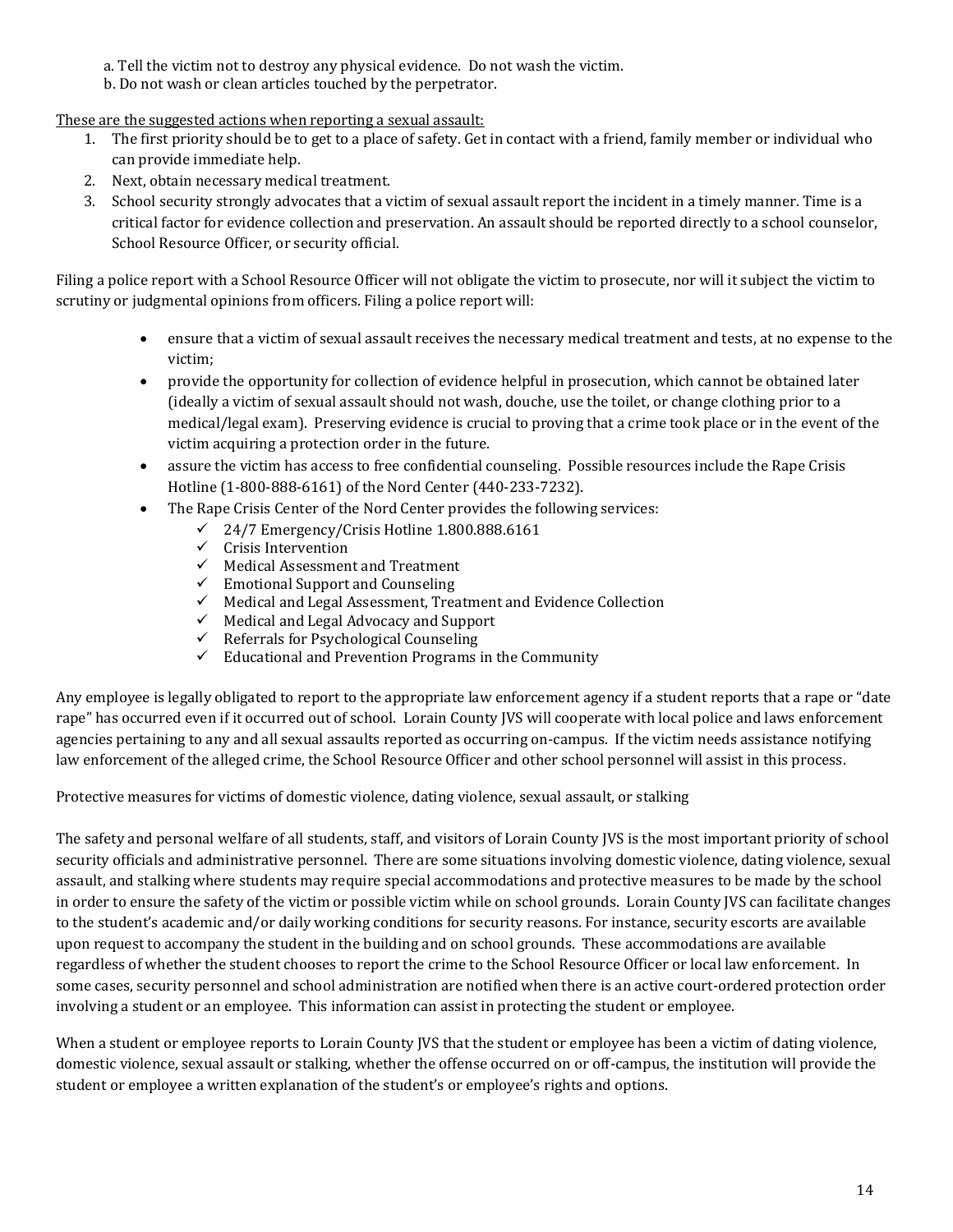#### <span id="page-14-0"></span>**State Laws for Sexual Offenses**

- 2903.211 Menacing by Stalking
- 2907.02 Rape
- 2907.03 Sexual Battery
- 2907.04 Unlawful Sexual Contact with a Minor
- 2907.05 Gross Sexual Imposition
- 2907.06 Sexual Imposition
- 2919.25 Domestic Violence

Note: Ohio does not currently have laws in place to address dating violence affecting minors.

#### <span id="page-14-1"></span>**Local, State & Federal Legal Sanctions**

Depending on the nature of the offense, including whether the violation is a first time offense, the severity of the injuries and age of the victim and other specifics of the crime, the convictions range from misdemeanor to third degree felony with sentences ranging from fines to mandatory imprisonment.

#### **Suicide/Suicide Attempt**

<span id="page-14-2"></span>In the event of a suicide attempt or immediate threat of suicide:

- 1. Get assistance find someone to stay with the victim
- 2. Notify building administration by calling 333
	- a. The administrator will notify the School Resource Officer and call 911 if the police or rescue squad is needed
	- b. Notify the Crisis Team and assign additional responsibilities as appropriate
	- c. Notify the parents/family

#### **Sex Offender Registration**

<span id="page-14-3"></span>The Campus Sex Crimes Prevention Act (CSCPA) of 2000 is a federal law that provides for the tracking of convicted sex offenders enrolled at, or employed at, institutions of higher education. The CSCPA is an amendment to the Jacob Wetterling Crimes Against Children and Sexually Violent Offender Act. The federal law requires state law enforcement agencies to provide Lorain County JVS with a list of registered sex offenders who have indicated that they are either enrolled, employed or carrying on a vocation at the institution. Lorain County JVS has a list of registered sex offenders for reference in the security manual.

A list of all registered sex offenders in Lorain County is available at the Lorain County Sheriff Office's website, [http://www.loraincountysheriff.com/.](http://www.loraincountysheriff.com/) Lorain County JVS is located in Oberlin, Ohio and the zip code is 44074. In addition, the Ohio Department of Rehabilitation and Correction sex offender registry is available at [http://www.drc.ohio.gov/OffenderSearch.search.aspx.](http://www.drc.ohio.gov/OffenderSearch.search.aspx)

The CSCPA further amends the Family Educational Rights and Privacy Act of 1974 (FERPA) to clarify that nothing in the Act can prohibit an educational institution from disclosing information provided to the institution concerning registered sex offenders.

This statement is provided in compliance with the Campus Sex Crimes Prevention Act of 2000.

All staff members are required to undergo pre-employment criminal background checks. Mandatory criminal background checks are required for students entering career training in service fields.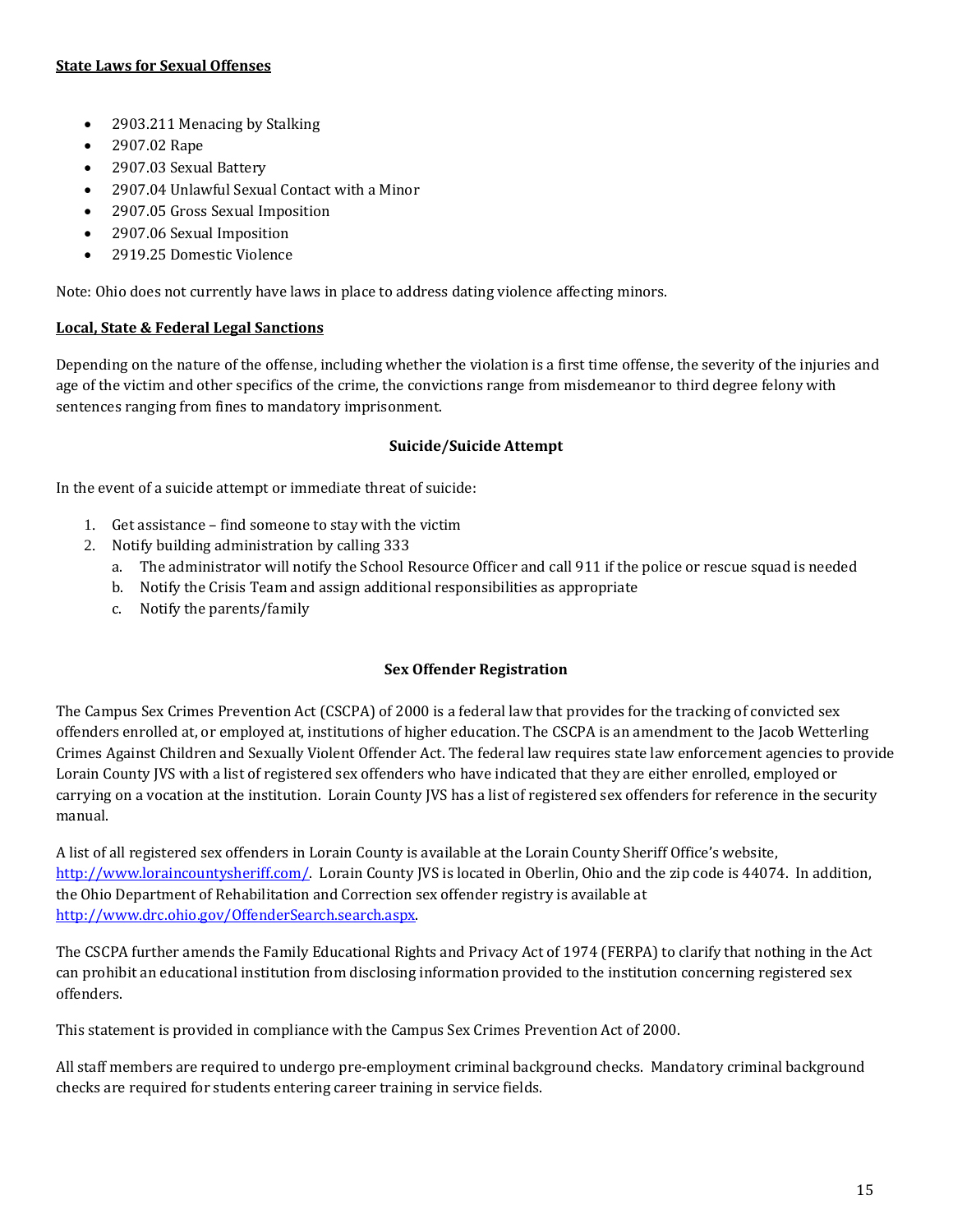# **Tornado/Severe Weather**

<span id="page-15-0"></span>**Tornado Watch:** Conditions are favorable for a tornado or severe weather. Central office administration and building principal/adult career center director shall monitor radio broadcasts concerning the threatening weather.

**Tornado Warning:** Indicates actual tornadoes have been sighted in the area and tornado drill procedures are implemented.

Tornadoes and severe thunderstorms may occur with little advanced warning, therefore, it is important that the following procedures and precautions are followed: To signal a tornado warning or severe thunderstorm, an announcement on the school public address system will be made to indicate the steps that shall be taken. If the electricity is out, instructors will be notified by a runner in each hallway in the building.

- 1. The administrator will:
	- a. Monitor the weather alert radio.
	- b. Assign an adult to observe the weather conditions.
- 2. If a tornado is confirmed, the administration will make the announcement for a tornado drill and follow the normal tornado drill procedures.
- 3. All classrooms, labs, and common areas will have the tornado drill plan posted.
	- a. Students shall proceed to their designated areas against a wall and they shall assume kneeling positions with their heads down and their hands over their heads.
- 4. Silence is critical so that necessary directions can be called down hallways.
- 5. Instructors shall keep their class rosters with them during the drill or warning, staying with their students to be sure they are following the drill or emergency procedures and to verify class count.
- 6. Administration will determine if utilities will be turned off.
- 7. All students and staff will remain in their shelter areas until the all clear signal is given over the public address system.